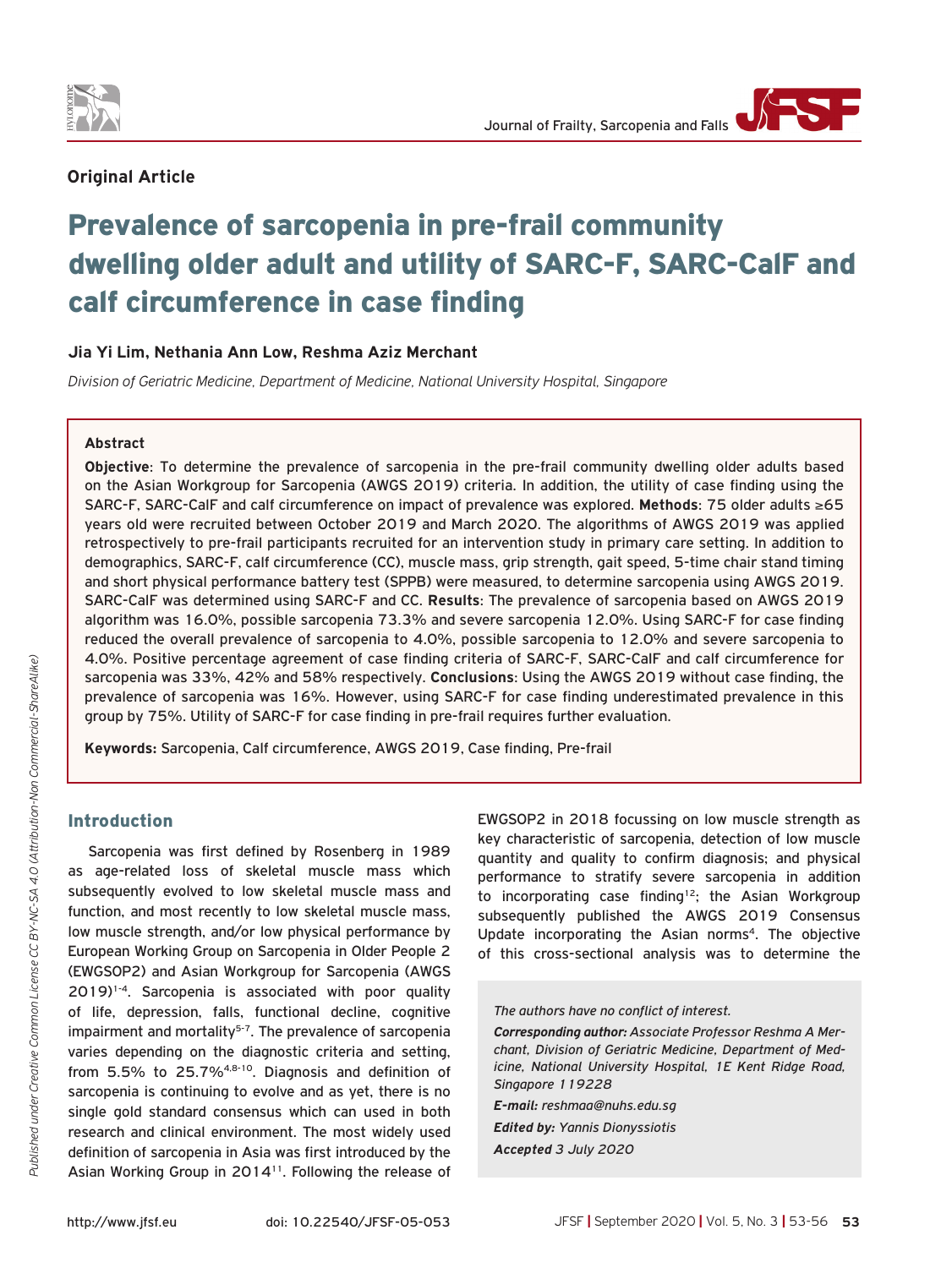| <b>Variable</b>                                                      | All<br>$n=75$  | <b>Possible cases</b><br>n=12 (16.0%) | <b>No Sarcopenia</b><br>n=63 (84.0%) | <b>Sarcopenia</b><br>n=10(73.3%) | p-value <sup>a</sup> |
|----------------------------------------------------------------------|----------------|---------------------------------------|--------------------------------------|----------------------------------|----------------------|
| Age, years                                                           | $73 \pm 6$     | $74 + 6$                              | $72 + 6$                             | $75 + 6$                         | 0.108                |
| Gender                                                               |                |                                       |                                      |                                  | 0.859                |
| Female                                                               | 42(56.0)       | 32(58.2)                              | 35(55.6)                             | 7(58.3)                          |                      |
| Male                                                                 | 33(44.0)       | 23(41.8)                              | 28(44.4)                             | 5(41.7)                          |                      |
| Ethnicity                                                            |                |                                       |                                      |                                  | 0.306                |
| Chinese                                                              | 60 (80.0)      | 44(80.0)                              | $53 (88.3)^b$                        | 7(11.7)                          |                      |
| Malay                                                                | 8(10.7)        | 5(9.1)                                | 6(75.0)                              | 2(25.0)                          |                      |
| Indian                                                               | 7(9.3)         | 6(10.9)                               | 4(57.1)                              | 3(42.9)                          |                      |
| BMI, kg/m <sup>2</sup>                                               | $25.5 + 4.5$   | $25.6 + 4.8$                          | $25.7 + 4.2$                         | $24.0 + 5.9$                     | 0.066                |
| Hand grip strength, kg                                               | $22.4 \pm 7.2$ | $20.8 \pm 6.3$                        | $23.1 + 7.4$                         | $18.9 + 4.8$                     | 0.066                |
| Gait speed (mean), m/s                                               | $0.9 + 0.3$    | $0.9 + 0.3$                           | $1.0 + 0.3$                          | $0.8 + 0.2$                      | 0.056                |
| 5-Chair stand time (mean), s                                         | $13.7 + 4.8$   | $15.3 \pm 4.8$                        | $13.1 \pm 3.5$                       | $17.0 \pm 8.6$                   | 0.272                |
| SPPB (mean)                                                          | $9.4 + 2.2$    | $8.8 + 2.0$                           | $9.7 + 2.0$                          | $8.3 + 2.5$                      | 0.084                |
| Height adjusted appendicular<br>muscle mass (ASM), kg/m <sup>2</sup> | $7.6 + 2.3$    | $7.7 + 2.4$                           | $8.0 + 2.3$                          | $5.8 + 0.9$                      | < 0.01               |
| BMI adjusted ASM, kg/BMI                                             | $0.76 + 0.31$  | $0.77 + 0.35$                         | $0.80 + 0.32$                        | $0.57 + 0.15$                    | < 0.01               |
| SARC-F, (mean)                                                       | $1.5 + 1.8$    | $1.7 + 1.8$                           | $1.3 + 1.7$                          | $2.5 + 1.9$                      | 0.029                |
| Calf circumference (mean), cm                                        | $35.6 + 3.8$   | $35.6 + 3.9$                          | $36.0 + 3.8$                         | $33.7 + 2.8$                     | 0.026                |
| SARC-CalF (mean)                                                     | $4.2 \pm 4.7$  | $4.5 \pm 4.7$                         | $3.4 \pm 4.2$                        | $8.3 \pm 5.2$                    | < 0.01               |

*n* (%) unless otherwise stated; mean  $\pm$  SD; <sup>a</sup>Significant difference between those with and without sarcopenia; <sup>b</sup>Prevalence within the same *ethnicity for sarcopenia and no sarcopenia.*

**Table 1.** Characteristics of participants.

prevalence of sarcopenia using revised AWGS guidelines in the pre-frail community dwelling older adults. In addition, the utility of proposed case-finding using SARC-F, CC and SARC-CalF in the population were also evaluated.

### Methods

The algorithms of AWGS 2019 was applied retrospectively to older adults ≥65 years recruited for an ongoing intervention study in two primary care practices in Singapore between October 2019 and March 2020. Participants were pre-frail based on initial screening using the FRAIL questionnaire<sup>13</sup>. The exclusion criteria included known dementia, pacemaker, active cancer with/ without treatment or unable to walk a distance of 100 m independently. The study protocol was approved by National Healthcare Group (NHG) Domain Specific Review Board (DSRB) and all participants sign an informed consent form. The study followed the ethical guidelines of the declaration of Helsinki.

The interview questionnaire included questions on demographics, physical and mental health including SARC-F. Muscle strength was measured using a handheld dynamometer (Jamar), taking the maximum of two trials on the dominant hand. Muscle mass was evaluated using a bioelectrical impedance (BIA) scale (Inbody S10 device) in the seated position. Appendicular skeletal muscle mass (ASM) was calculated by adding the lean mass of the four limbs and normalised by height by taking ASM divided by square of height in metres.

The SARC-F is a self-reported questionnaire and used as a rapid diagnostic tool for sarcopenia<sup>14</sup>. It consists of five questions including lifting and carrying 10 pounds, walking across a room, transferring from bed/chair, climbing a flight of 10 stairs and frequency of falls in the past one year. The scoring range from 0 to 10, with ≥4 suggesting sarcopenia.

In addition to SARC-F, SARC-F with calf-circumference (SARC-CalF) or calf circumference (CC) alone are recommended tools for case finding tool in sarcopenia<sup>4,15,16</sup>. CC was measured at the widest girth of the calf using an inelastic measuring tape with the participants seated with soles entirely in contact with the floor. As recommended by AWGS 19, CC <34 cm for men and <33 cm for women or SARC-CalF  $≥11$  was used for case finding for sarcopenia.

Based on AWGS 2019, "possible sarcopenia " was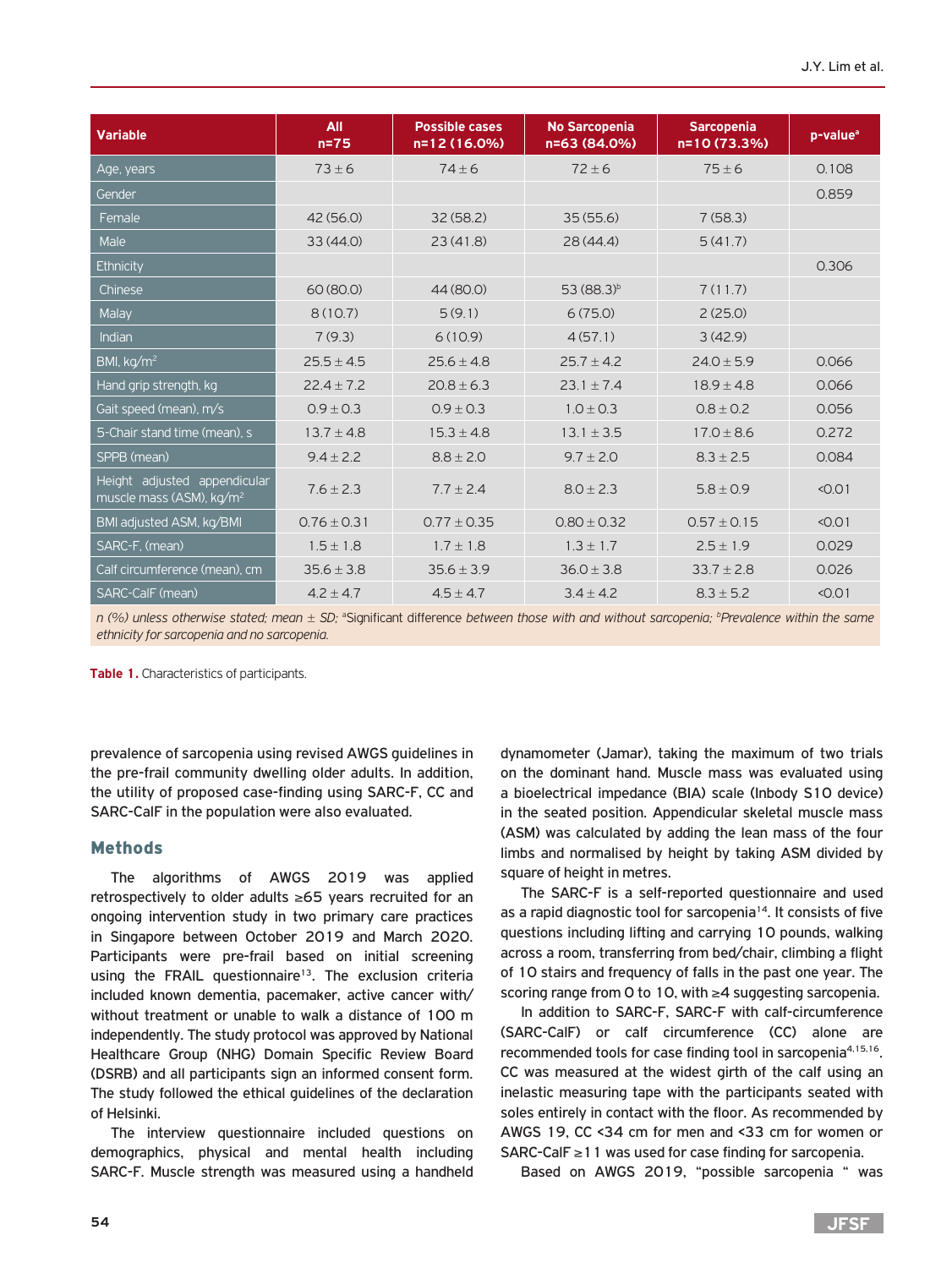|                                                          |                                        | <b>POSSIBLE CASES</b><br>n=55 (73.3%)             |                                                   | <b>ALL SARCOPENIC CASES</b><br>n=12 (16.0%)       |                                                   | <b>SEVERE SARCOPENIC CASES</b><br>n=9 (12.0%)      |                                                   |
|----------------------------------------------------------|----------------------------------------|---------------------------------------------------|---------------------------------------------------|---------------------------------------------------|---------------------------------------------------|----------------------------------------------------|---------------------------------------------------|
| <b>Assessments</b>                                       | <b>Prevalence</b> <sup>a</sup><br>(% ) | <b>Positive</b><br>percentage<br>agreement<br>(%) | <b>Negative</b><br>percentage<br>agreement<br>(%) | <b>Positive</b><br>percentage<br>agreement<br>(%) | <b>Negative</b><br>percentage<br>agreement<br>(%) | <b>Positive</b><br>percentage<br>agreement<br>(% ) | <b>Negative</b><br>percentage<br>agreement<br>(%) |
| $SARC-F$ ( $\geq 4$<br>points)                           | 33.3                                   | 16                                                | 85                                                | 33                                                | 87                                                | 33                                                 | 86                                                |
| Calf-<br>circumference<br>(Male < 34cm)<br>Female <33cm) | 58.3                                   | 28                                                | 75                                                | 58                                                | 79                                                | 44                                                 | 75                                                |
| <b>SARC-calF</b><br>$\leq 11$ points)                    | 41.7                                   | 17                                                | 90                                                | 42                                                | 90                                                | 33                                                 | 88                                                |

aPrevalence amongst those diagnosed with sarcopenia.

**Table 2.** Positive and negative agreement of case finding criteria in AWGS 2019.

defined as either low muscle strength or low physical performance, "sarcopenia" as low muscle mass with either low muscle strength or low physical performance and "severe sarcopenia" as presence of low muscle mass, low muscle strength and low physical performance.

Characteristics of participants with and without sarcopenia were compared using Mann-Whitney U Test and Chi-Square Test. Statistical analyses were conducted with the use of SPSS Version 25 and p-values less than 0.05 were considered statistically significant.

### Results

Complete data was available for 75 participants. The prevalence of sarcopenia amongst the pre-frail older adults in primary care was 16.0%, possible sarcopenia 73.3% and severe sarcopenia 12% without case finding. The mean age of the participants was  $73\pm6$  years and slightly more than half were females (56.0%) (Table 1). The population was predominantly Chinese (80.0%), and the prevalence of sarcopenia was highest amongst the Indian followed by Malay ethnic group. There were significant differences between the sarcopenic and non-sarcopenic for SARC-F, SARC-CalF scores, calf-circumference and height adjusted appendicular muscle mass. While non-significant, sarcopenic participants had lower BMI, lower grip strength, slower gait speed, and longer 5-chair stand time.

As our study population were community dwelling ambulant older adults from primary care setting screened to be pre-frail with no prior complaints of functional decline, case finding using SARC-F would have reduced the prevalence of sarcopenia to 4.0%, possible sarcopenia to 12.0% and severe sarcopenia to 4.0%. The positive percentage agreement of case finding criteria of SARC-F, SARC-CaIF and CC was 33%, 42% and 58% for sarcopenia and 33%, 33% and 44% for severe sarcopenia respectively (Table 2).

## **Discussion**

The prevalence of sarcopenia in our pre-frail participants was 16.0% which is similar if not slightly higher than usual prevalence amongst many Asian countries<sup>10</sup>. The overall prevalence of pre-frail older adult in Singapore is 37% and pre-frail are more likely to have sarcopenia than non-frail<sup>17-19</sup>.

It is well known that sarcopenia is under-diagnosed and poorly managed, and applying the case finding approach using SARC-F will fail to identify sarcopenia in up to 75% of pre-frail older adults. Using SARC-F as a screening tool has a low sensitivity and high specificity, and this findings have been replicated in other studies using the EWGSOP2 algorithm with similar case finding approaches which may not necessarily be restricted to high prevalence settings<sup>20-23</sup>. The addition of calf circumference to SARC-F (SARC-CalF) did improve the positive agreement percentage from 33% to 42%. Studies have shown that SARC-CalF has a higher sensitivity and provides a greater diagnostic accuracy over SARC-F24. Among the proposed assessments for case finding, CC had the highest positive percentage agreement of 58% which was in keeping with previous studies that CC is a good estimate of appendicular skeletal muscle mass, functional status and a good indicator for sarcopenia<sup>16,25,26</sup>. One of the limitation of SARC-F and SARC-CalF is recall bias or due to poor judgement of their capability to execute the tasks in the SARC-F questionnaire especially for the question 'Are you able to carry 10 pounds?' where participants have responded to not have done so in a long time hence, response to this questions are often assumptive $27$ . In addition, there would also be recall bias in cognitively impaired older adults.

The proportion of severe sarcopenia in our sarcopenic